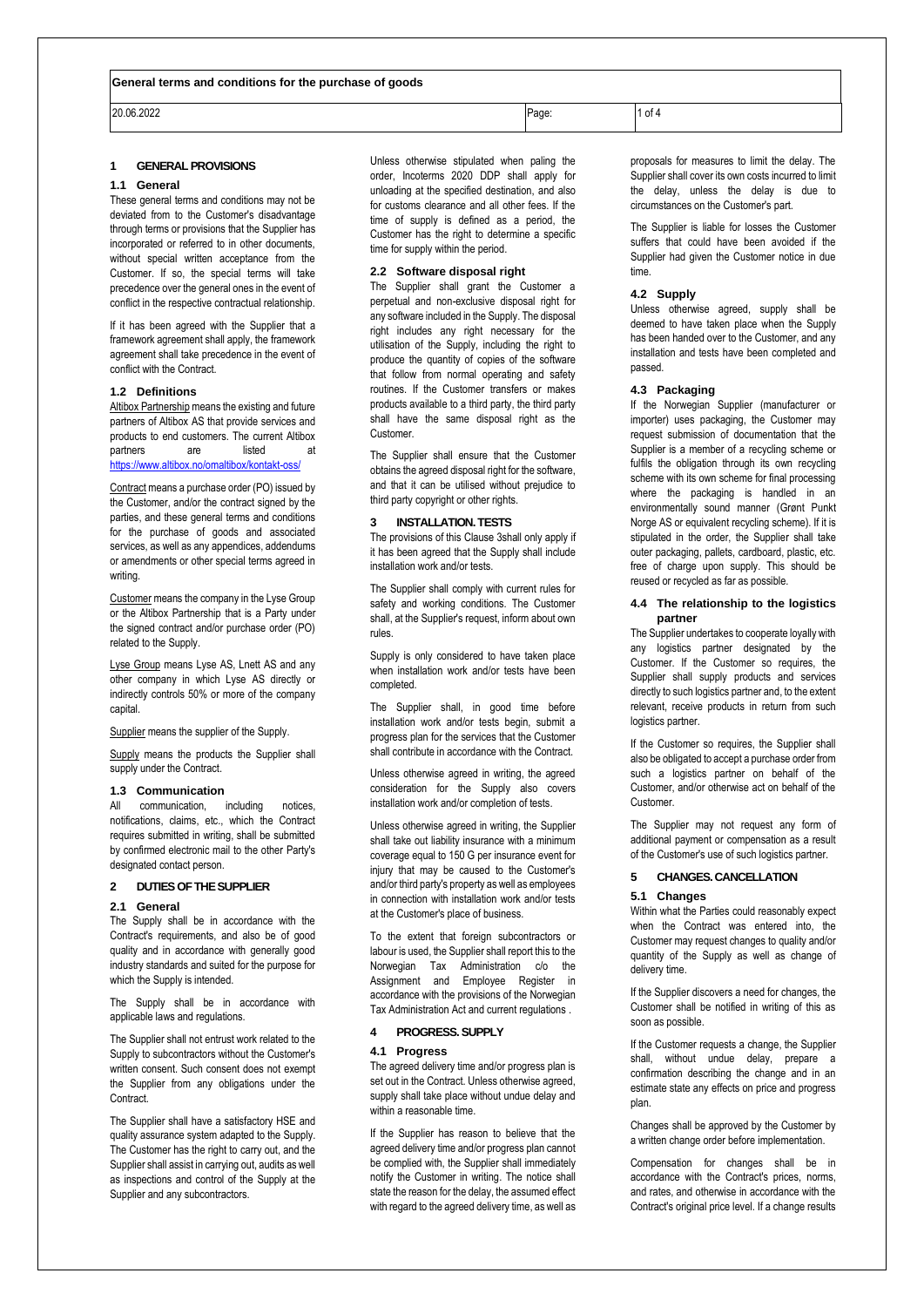#### **General terms and conditions for the purchase of goods**

| 20.06.2022    | Page: | of 4 |  |
|---------------|-------|------|--|
| $\sim$ $\sim$ |       |      |  |

in savings for the Supplier, the Customer shall be credited with such savings.

If the Parties disagree on the amount to be added to or deducted from the contract price, or other consequences as a result of a change, the Supplier shall nevertheless, if the Customer so requires, implement the change without waiting for a final solution to the dispute.

## **5.2 Cancellation**

The Customer may, by written notice to the Supplier, cancel the Supply in whole or in part with immediate effect (cancellation), until the products to which the Contract applies have been supplied. The same applies to services that have not already been supplied. After such cancellation, the Customer shall cover documented and necessary costs incurred as a direct result of the cancellation. In the case of purchase of goods made to the buyer's specifications, the Supplier may request compensation for the costs incurred in connection with the purchase of goods made to the buyer's specifications, and for which the Supplier cannot avoid or obtain cost coverage in any other way. If the Supplier makes such a claim, the Customer may request that what has been purchased from subcontractors, as well as what may have been made to the buyer's specifications, shall be supplied to the Customer.

#### **6 PAYMENT**

Unless otherwise agreed, all prices are fixed, stated in Norwegian kroner (NOK) and excluding VAT, but including packaging, customs, tax and other fees.

Unless otherwise agreed, (i) payment deadline shall be 45 days after the Customer has received a correct invoice and (ii) invoicing will not take place until the Supply has been supplied in accordance with Clause 4.2.

Unless otherwise agreed, the Supplier shall provide invoices and credit notes in accordance with the e-invoice standard EHF. If the invoice to the Customer cannot be sent in EHF format from the Supplier's system, the Supplier can send an EHF e-invoice to the Customer via https://www.pagero.no/project-pages/lyse/ (or such other URL as the Customer may provide).

If the Supplier does not comply with the requirement to use electronic invoice, the Customer may withhold payment until the electronic invoice is supplied in an approved standard format. The Customer shall notify this without undue delay. If such notification is given, the original payment deadline runs from the date the electronic invoice in the approved standard format is supplied.

If information on the invoice or the invoice specification contains information that is subject to a statutory duty of confidentiality, and there is a risk of disclosure of such information, the requirement for an electronic invoice may be waived, unless there are satisfactory technical security solutions that safeguard confidentiality.

The Supplier shall bear any costs in connection with supply of an electronic invoice.

All invoices shall have a purchase order number and other agreed references, and clearly state what the amount relates to. The Customer has the right to return invoices that do not satisfy these requirements.

The Customer does not accept invoice fees, handling fees or similar.

If it has been agreed that the Supplier shall provide security, the Customer is not obligated to make payments until such security has been received.

The Customer may make deductions on the received invoice for advance payments, disputed or insufficiently specified amounts, or amounts owed to the Customer by the Supplier.

# **7 BREACH OF CONTRACT**

# **7.1 Delay**

A delay occurs when the Supplier does not supply in accordance with the deadlines set out in the Contract unless the delay is due to circumstances on the Customer's part. If so, the deadlines shall be extended corresponding to the delay due to the Customer's circumstances.

#### **7.2 Effects of delay**

The Customer can claim compensation for losses suffered as a result of a delay. Such compensation is limited to direct loss unless the Supplier or someone the Supplier is liable for has shown gross negligence or intent.

The Customer may terminate the Contract with immediate effect in the event of any significant delay. The Customer can also terminate the Contract if it is clear that a significant delay will occur.

## **7.3 Defects**

The Supply shall be in accordance with the requirements for nature, quantity, quality, other properties and packaging that follow from the Contract. If nothing else follows from the Contract, the Supply shall:

- (a) be suitable for the purposes for which similar Supplies are commonly used;
- (b) correspond to what the Customer has reason to expect when purchasing such a Supply in terms of durability and other properties;
- (c) be suitable for any purpose which the Customer has made known to the Supplier or which is otherwise stated in the Contract or relevant framework agreement;
- (d) have properties that the Supplier has referred to by presenting a sample or model;
- (e) be without any defects in design, craftmanship, material or documentation;
- (f) be packaged in regular or other proper manner necessary to preserve and protect the Supply;
- (g) be in accordance with requirements set by law, regulations or public decisions pursuant to law or regulations at the time of supply;
- (h) comply with applicable standards and approval schemes in force at the time of supply; and

(i) be without third-party right in the Supply for example property right or lien.

The Supplier shall, upon request, document that the Supply satisfies the requirements in sub-clauses (g) and (h).

After Supply, the Customer shall make a visual inspection of the Supply within a reasonable time. The Customer is not obligated to inspect the Supply until it has arrived at its destination. If the Supplier is responsible for installation and/or tests, the inspection obligation does not arise until installation work and/or tests have been completed in accordance with Clause 3, third paragraph. The Customer's obligation to inspect the Supply applies correspondingly when the Supplier has made improvements.

If the Customer has carried out inspection of the Supply or the Supplier has sent drawings, products or samples for review, this does not limit the Supplier's responsibility for the Supply to be in accordance with the Contract.

The Customer must complain in writing within a reasonable time after the defect is discovered, and no later than two years after supply. This does not apply if the seller has assumed liability for defects for a longer period of time. For replaced or repaired parts, a corresponding complaint period runs from the time the replacement or repair has taken place. The complaint deadlines do not run as long as improvements or other activities are made that are necessary for correct contract performance.

### **7.4 Effects of deficiency**

If the Customer complains, the Supplier shall start rectifying the defect immediately. Rectification shall take place in the manner that is most beneficial to the Customer, be it by repair or by supply of a new product (re-Supply). The Contract may set specific requirements for rectification. Unless explicitly set out in the Contract that it is an option, the Supplier shall not supply products that have been "refurbished".

Rectification can be postponed if the Customer has a justifiable basis to request it. Within the agreed complaint period, rectification of defects in accordance with Clause 7.3 shall be carried out at no cost to the Customer (warranty), provided that the defect has not arisen as a result of irregular circumstances on the Customer's part, such as incorrect use of the Supply.

If the Supplier has not rectified the defect within a reasonable time, the Customer is entitled to make own repairs or use others at the Supplier's expense and risk, or, at the Customer's choice, request a price reduction. The same applies if it will entail a significant inconvenience for the Customer to await the Supplier's repair. In such case, the Supplier shall be notified in writing before rectification is initiated.

The Customer can claim compensation for losses suffered as a result of a defect. Such compensation is limited to direct loss unless the Supplier or someone the Supplier is liable for has shown gross negligence or intent.

The Customer may terminate the Contract in whole or in part if the defect results in a significant breach of contract. In such case, the Customer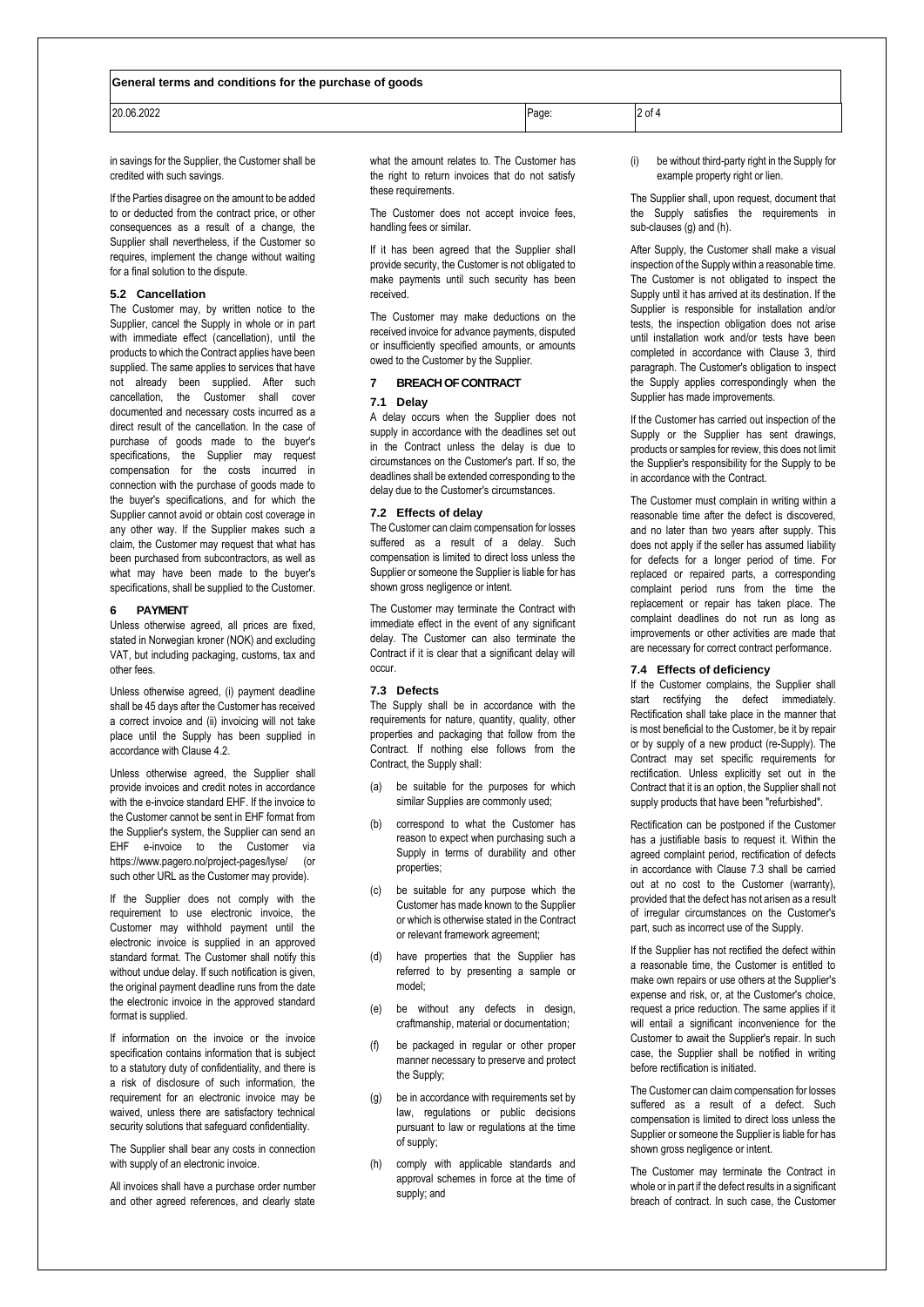20.06.2022 Page: 3 of 4

may oppose the Supplier's offer of repair and/or replacement.

The provisions of this Clause apply correspondingly in the event of defect in title.

### **7.5 The Customer's right to withhold payment**

In the event of default by the Supplier, the Customer may withhold payment, but not by more than is necessary to secure the Customer's claims in connection with the default.

### **7.6 Insolvency, etc.**

If, in connection with the Supplier's activities, debt negotiations, composition or bankruptcy are initiated, or another form of creditor management takes effect, or the Supplier suspends payments, or if the Supplier's financial circumstances otherwise turn out to be such that the Supplier must be presumed to be unable to fulfil the Contract, the Customer has the right to terminate the Contract with immediate effect, unless otherwise provided by mandatory law.

### **7.7 Default by the Customer**

There is payment default if payments of undisputed receivables are not made when due. In the event of such a default, the Supplier is obligated to notify the Customer of the default, as soon as the Supplier becomes aware that the default has taken place. In the event of nonpayment, the applicable penalty interest at any given time will accrue in accordance with the Norwegian Penalty Interest Act.

In the event of significant non-payment beyond 30 days, the Supplier has the right to terminate the Contract with 30 days written notice. The right of termination lapses if the amount due, as well as accrued penalty interest up to and including the payment date, is paid before the expiry of the latter 30-day period.

The Supplier may not withhold its services under the Contract in the event of non-payment by the Customer, unless the Supplier has the right to terminate the Contract in accordance with the provision above.

**7.8 Indemnification at defect in title** The Supplier shall, without regard to agreed limitations of liability, indemnify the Customer if the Supply involves infringement of a third party's patent rights or other intellectual property rights (defect in title).

The Customer shall, if possible, give the Supplier management and control of the handling of any third-party claims that are the basis for claims for indemnity, and shall not settle such claims without the Supplier's written consent (which shall not be denied or withheld without reasonable cause).

## **7.9 Indemnification at personal injury or loss of life**

The Supplier shall indemnify the Customer, the Lyse Group and the Altibox Partnership for any claim relating to personal injury or loss of life among personnel at the Supplier or subcontractors, and which may arise in connection with the Supply. This shall apply without regard to wrongful conditions on the part of the Customer, the Lyse Group and the Altibox Partnership, unless there is gross negligence or intent.

The Customer shall indemnify the Supplier and the Supplier's subcontractors against any claim related to personal injury or loss of life among the Customer's employees and which may arise in connection with the Supply. This shall apply without regard to wrongful conditions on the part of the Supplier or the Supplier's subcontractors, unless there is gross negligence or intent.

## **8 FORCE MAJEURE**

Force majeure means an event beyond a Party's control which the Party could not have foreseen when the Contract was entered into and which the Party cannot reasonably be expected to overcome or avert the effects of.

There is no breach of contract if it can be proven that compliance with the Contract has been prevented due to force majeure. Each of the Parties shall bear its own costs that are due to force majeure.

The Party wishing to invoke force majeure shall, as soon as possible, notify the other Party of the force majeure situation, its cause and presumed duration.

Either Party has the right to terminate the Contract if the force majeure situation lasts, or it is clear that it will last, for more than 60 days.

# **9 RIGHTS ANDCONFIDENTIALITY 9.1 Rights**

All drawings, calculations and other supporting documents that the Supplier receives from the Customer or specially prepare for the Customer in connection with the Supply, is the property of the Customer and shall not be used by the Supplier for other purposes, be duplicated or made available for a third party, without the Customer's consent.

Unless otherwise agreed, this provision does not give the Customer proprietary rights to Supplier's design, technology, patents, etc. developed by the Supplier or third parties independently of the Supply. However, Customer shall be granted the rights which are necessary for the completion, operation, maintenance, repair and modification of the Supply. If the Customer transfers or makes products available to a third party, the Customer may give the third party the same rights as the Customer itself has.

At special manufacture of the Supply, the Customer receives exclusive ownership of the Supply gradually as it is manufactured. All reports, drawings, specifications, and similar documents as well as computer programs, which are prepared in connection with the Supply, shall then be included as part of the Supply.

## <span id="page-2-0"></span>**9.2 Confidentiality**

Product information that the Customer becomes aware of is considered public information. If the Supplier provides information that the Supplier considers confidential, the Supplier shall notify the Customer of what information is covered. In that case, the Customer can choose not to receive the information. All other information that the Parties exchange or otherwise obtain in connection with the Supply shall be kept confidential and not made available to third

parties without the written consent of the Party who has provided the information.

Any declarations of confidentiality made by the Parties apply in addition to this Clause [9.2.](#page-2-0)

A Party may nevertheless disclose the other Party's confidential information to third parties, if it was already known to the Party at the time the information was received, is or will be generally known in any other way than by mistake committed by one of the Parties, received from others in a lawful manner without a requirement of confidentiality or as required by applicable law.

The Parties may disclose the other Party's confidential information to third parties to the extent necessary for the performance of the Contract or the utilization of the Supply, provided that such other recipient of information is imposed a duty of confidentiality as set out in this Clause [9.2.](#page-2-0) The Customer may also in other cases where there is a justifiable basis, disclose the Supplier's confidential information to other companies in the Lyse Group, the Altibox Partnership and their advisers/consultants, provided that such other recipient of information is imposed a duty of confidentiality as set out in this Clause 9.2.

The Supplier shall not send out a press release or otherwise announce that the Contract has been entered into without the Customer's written consent.

Each Party is obligated to take reasonable precautions to ensure that the other Party's confidential information is not disclosed to others in violation of this Clause [9.2.](#page-2-0) The information shall, as a minimum, be secured in the same way as the other Party's confidential information in general.

The duty of confidentiality also applies after the Contract has expired or been terminated, regardless of the reason for the expiry. Employees or others who resign from their service at one of the Parties shall be subject to confidentiality also after the resignation regarding matters as mentioned above.

Notwithstanding the above, the Customer may also transfer information to other companies in the Lyse Group and to third parties, provided that such other recipient of information is subject to a duty of confidentiality as is set out in this Clause  $0.2$ 

#### **10 ETHICS**

The Supplier shall comply with applicable laws, regulations and recognized international standards related to ethics, anti-corruption and human rights. The Supplier shall comply with the Customer's current Code of Ethics. The Customer shall, at the Supplier's request, inform about such Code of Ethics.

#### **11 SANCTIONS**

The Supplier shall at all times comply with applicable laws and regulations for export control and sanctions, including but not limited to relevant economic and financial sanctions, import and export control, as well as restrictive measures as they appear at any time from sanction lists imposed by relevant sanction authorities such as USA, UK, EU, Norway or UN.